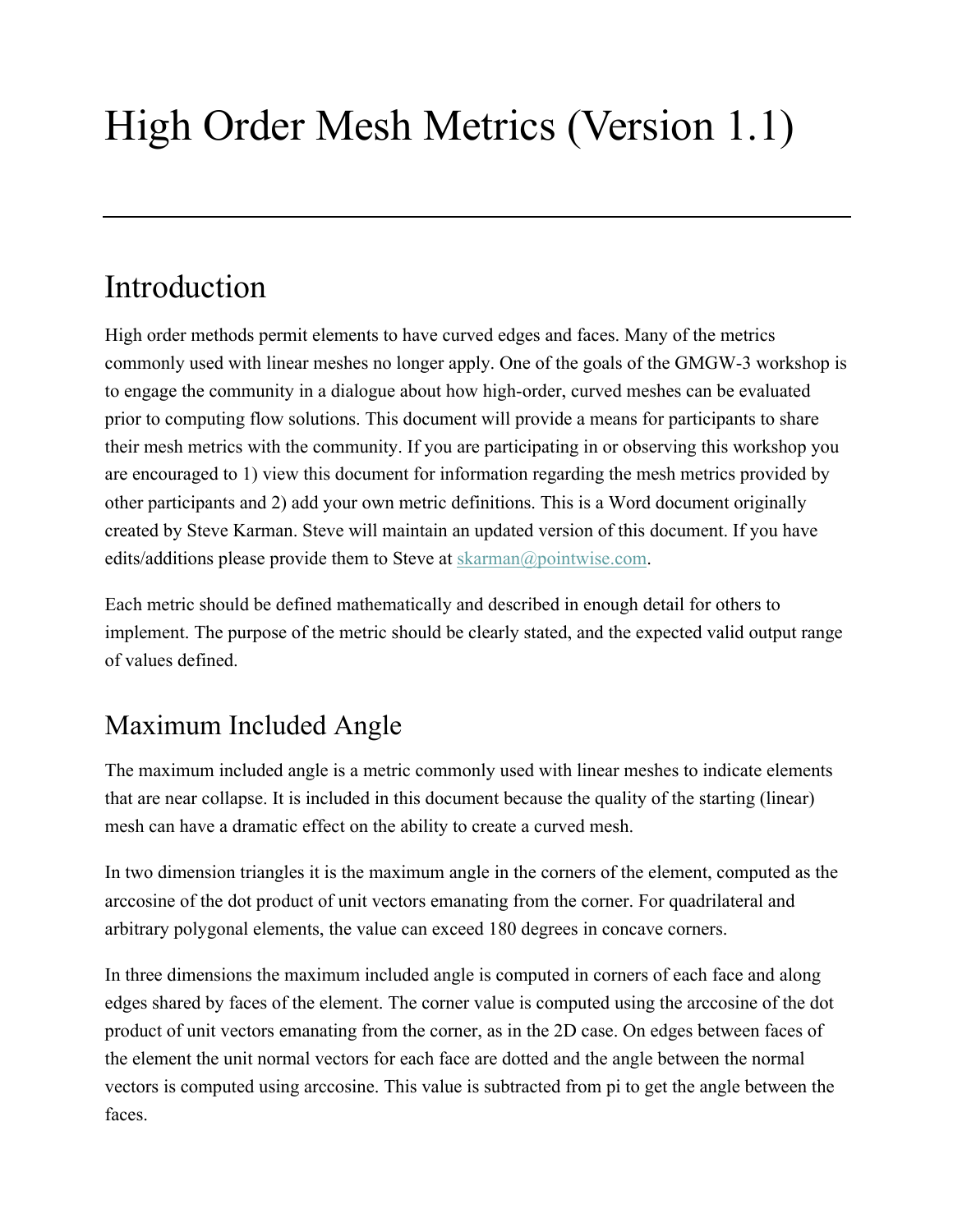#### Jacobian

The Jacobian, in the context of mesh generation, is a mathematical term used in defining the transformation from physical space  $(x, y, z)$  to computational space  $(\xi, \eta, \zeta)$  given by

$$
J = \frac{\partial(x, y, z)}{\partial(\xi, \eta, \zeta)}
$$

The mesh is invalid if the magnitude of the determinant of this matrix is zero or negative. For linear grids this represents the case where the cell volumes are less than or equal to zero using right-hand-rule notation. The finite-element formulation for the Jacobian magnitude, using shape functions N, is given by

$$
J = \begin{bmatrix} \sum \frac{\partial N_i}{\partial \xi} x_i & \sum \frac{\partial N_i}{\partial \xi} y_i & \sum \frac{\partial N_i}{\partial \xi} z_i \\ \sum \frac{\partial N_i}{\partial \eta} x_i & \sum \frac{\partial N_i}{\partial \eta} y_i & \sum \frac{\partial N_i}{\partial \eta} z_i \\ \sum \frac{\partial N_i}{\partial \zeta} x_i & \sum \frac{\partial N_i}{\partial \zeta} y_i & \sum \frac{\partial N_i}{\partial \zeta} z_i \end{bmatrix}
$$

For linear tetrahedral meshes the Jacobian is constant over the element. It can vary across other linear element shapes (triangular-prisms, pyramids and hexahedra). For higher order, curved elements the Jacobian must remain positive in order for the integration of the flow solution to be valid. So, for linear and higher order elements this metric must be evaluated across each element at resolutions at or higher than the flow solution integration scheme.

This metric should return all positive values and dimensional in mesh length scale units (i.e. inches/feet for CRM-HL and mm/m for JFM). The range is essentially similar to element volumes.

PW: The Pointwise mesh curving approach uses Lagrangian basis functions. The Jacobian is evaluated at 6<sup>th</sup> order quadrature locations inside the element. The minimum Jacobian value is reported at completion of the mesh curving operation. In addition, the Jacobian is integrated over each element producing the volume of the element. The minimum and maximum volume is reported at completion of the mesh curving operation.

#### Scaled Jacobian

The scaled Jacobian is the ratio of the minimum Jacobian value inside an element divided by the maximum Jacobian value in the element. It is a measure of the variation in the Jacobian across the element. One might define it such that the denominator is always positive and non-zero. With this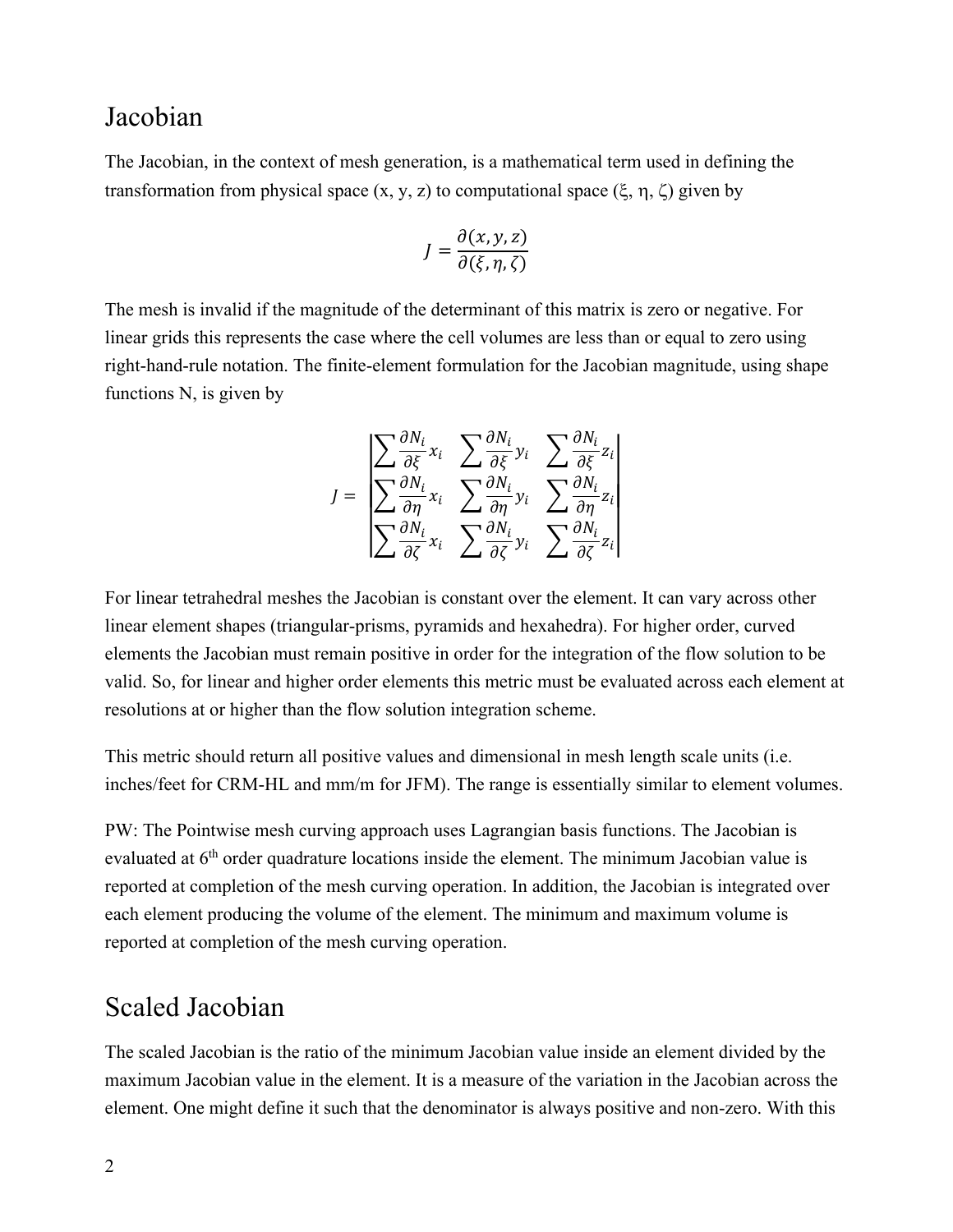definition any zero or negative value indicates an invalid element. Positive values approach the ideal value of 1.

This metric should return non-dimensional values from  $-\infty$  to  $+1$ .

PW: The Pointwise mesh curving approach uses Lagrangian basis functions. The scaled Jacobian is evaluated at  $6<sup>th</sup>$  order quadrature locations inside the element. The minimum value is reported at completion of the mesh curving operation.

### Shape Conformity

Linear elements have planar faces (or warped quadrilateral faces). Curved meshes improve the representation of the surface with increasing accuracy depending on the degree of the mesh. The shape conformity metric measures how well the discrete curved surface matches the underlying geometry. It is defined as the integration of the difference between the mesh surface and the geometry surface over the surface triangular or quadrilateral element. The equation below integrates the distance from a mesh point to the geometry over the surface of an element using numerical integration. The numerator results in the volume of the space between the mesh surface and the geometry. The denominator is the surface area. Combined the quantity is the average distance between the mesh and the surface.

$$
SC = \frac{\iint |\vec{dr}| \, ds}{\iint ds}
$$

The distance given by  $|\vec{dr}|$  is the magnitude of the vector from the mesh point to the geometry, as illustrated in Figure 1.